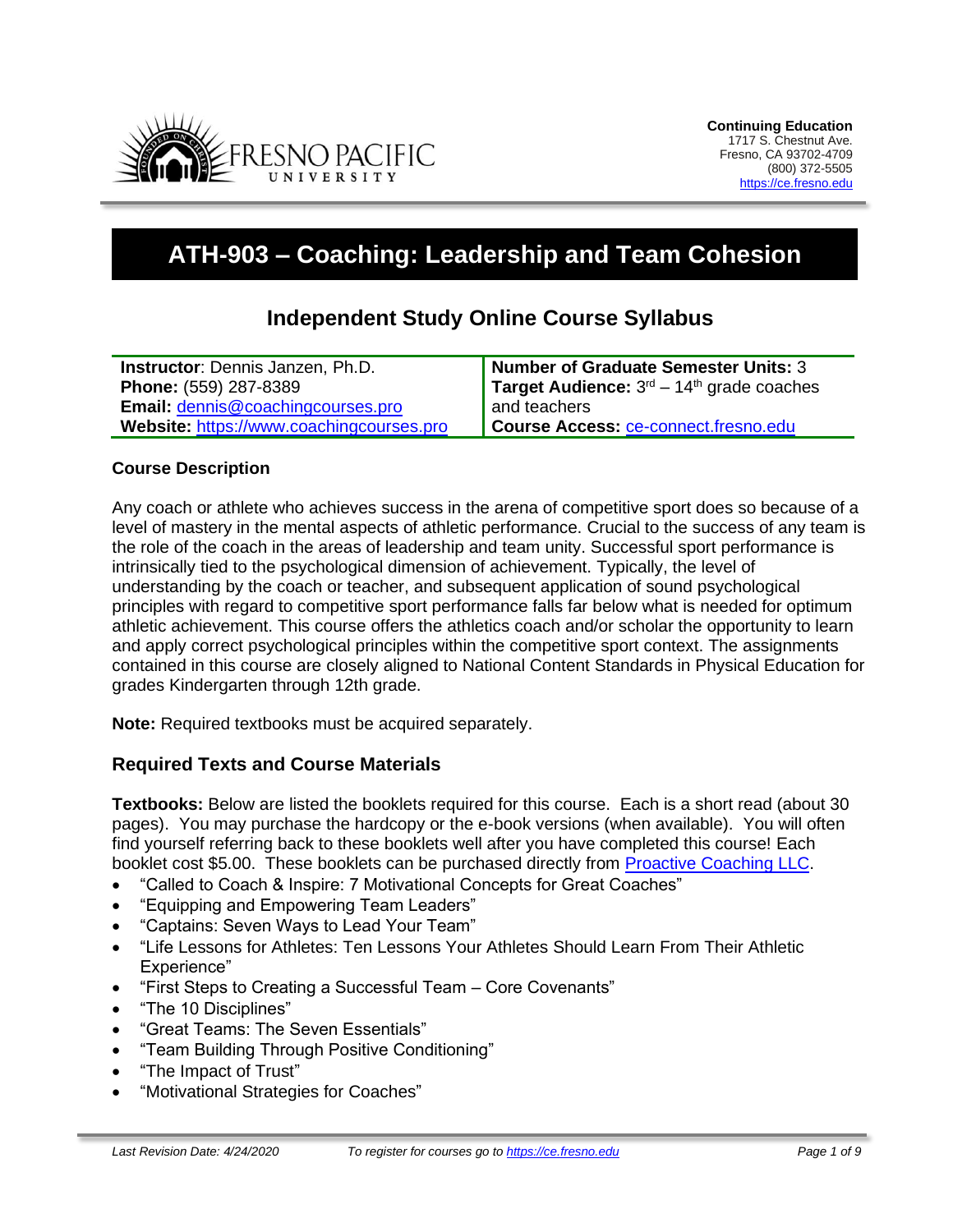• **Note:** Students are responsible for purchasing their own textbook, analyzing the content, and applying what they learned to the course assignments. You are welcome to purchase used, ebook, or new versions to save money (when available). You can order the books directly from the publisher or from one of several discount aggregators such as Amazon if desired/available.

**Online Resources:** Relevant online resources that support the course content and encourage further investigation will be available throughout the course assignments. Active hyperlinks are utilized throughout the course and will link to the appropriate information when clicked. These include videos, podcasts, worksheets, online activities, journal articles and other resources.

**Moodle:** Moodle is a web-based learning management system used to support flexible teaching and learning in both face-to-face and distance courses (e-learning). [https://moodle.org](https://moodle.org/) //<https://moodle.org/demo> // [https://docs.moodle.org](https://docs.moodle.org/)

# **Course Dates**

Self-paced; students may enroll at any time and take up to one year, from the date of registration, to complete assignments. Students may complete assignments in no less than three weeks for a 3 unit course (one week per unit).

# **National Standards Addressed in This Course**

# **National Board for Professional Teaching Standards (NBPTS)**

[\(http://www.nbpts.org/standards-five-core-propositions/\)](http://www.nbpts.org/standards-five-core-propositions/)

First published in 1989 and updated in 2016, *[What Teachers Should Know and Be Able to Do](http://www.accomplishedteacher.org/)* articulates the National Board's Five Core Propositions for teaching. The Five Core Propositions comparable to medicine's Hippocratic Oath — set forth the profession's vision for accomplished teaching. Together, the propositions form the basis of all National Board Standards and the foundation for National Board Certification. Course assignments have been designed so students can demonstrate excellence against these professional teaching standards whenever possible.

- Proposition 1: Teachers are committed to students and their learning
- Proposition 2: Teachers know the subject they teach and how to teach those subjects to students
- Proposition 3: Teachers are responsible for managing and monitoring student learning
- Proposition 4: Teachers think systematically about their practice and learn from experience
- Proposition 5: Teachers are members of learning communities

# **National Standards for Sport Coaches** [\(https://www.shapeamerica.org/standards/coaching\)](https://www.shapeamerica.org/standards/coaching)

Coaches, coaching educators, administrators, athletes and the public use the National Standards for Sport Coaches for direction regarding the knowledge and skills that coaches should possess. The standards feature eight domains of coaching responsibilities and within them, 42 standards and subsequent benchmarks that represent the body of knowledge associated with each coaching responsibility and provide concrete examples of actions and orientations that constitute coaching competence within that particular domain.

Improve the quality of your program and instruction

Use the *National Standards for Sport Coaches* to:

- Provide quality training that will have a positive impact on coaches' performance.
- Establish benchmarks for hiring quality coaches into your program.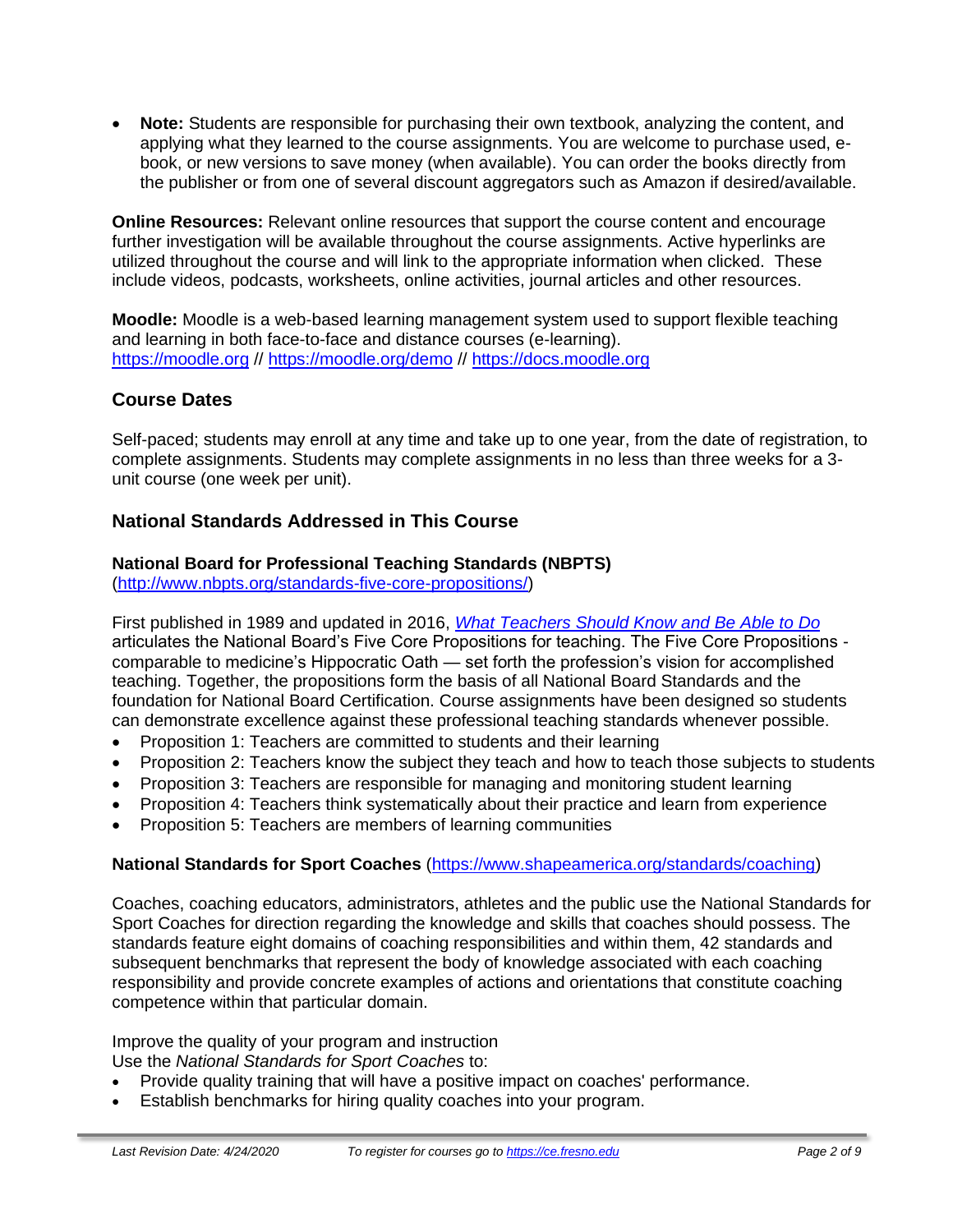- Provide a performance guide for individual professional growth and skill development.
- Learn how a quality coach can optimize your sport experience.

# **Continuing Education Program Student Learning Outcomes**

| CE <sub>1</sub> | Demonstrate proficient written communication by articulating a clear focus,<br>synthesizing arguments, and utilizing standard formats in order to inform and<br>persuade others, and present information applicable to targeted use.                                    |
|-----------------|-------------------------------------------------------------------------------------------------------------------------------------------------------------------------------------------------------------------------------------------------------------------------|
| CE <sub>2</sub> | Demonstrate comprehension of content-specific knowledge and the ability to apply it<br>in theoretical, personal, professional, or societal contexts.                                                                                                                    |
| CE <sub>3</sub> | Reflect on their personal and professional growth and provide evidence of how such<br>reflection is utilized to manage personal and professional improvement.                                                                                                           |
| CE <sub>4</sub> | Apply critical thinking competencies by generating probing questions, recognizing<br>underlying assumptions, interpreting and evaluating relevant information, and<br>applying their understandings to the professional setting.                                        |
| CE <sub>5</sub> | Reflect on values that inspire high standards of professional and ethical behavior as<br>they pursue excellence in applying new learning to their chosen field.                                                                                                         |
| CE <sub>6</sub> | Identify information needed in order to fully understand a topic or task, organize that<br>information, identify the best sources of information for a given enquiry, locate and<br>critically evaluate sources, and accurately and effectively share that information. |

# **Student Learning Outcomes (SLOs) for This Course**

|                | <b>Student Learning Outcomes for This Course</b><br>By the end of this course student will be able to: | <b>National Standards</b><br><b>Addressed in This</b><br>Course* | Continuing<br><b>Education Program</b><br><b>Student Learning</b><br><b>Outcomes</b><br>Addressed** |
|----------------|--------------------------------------------------------------------------------------------------------|------------------------------------------------------------------|-----------------------------------------------------------------------------------------------------|
| $\mathbf{1}$ . | The athletic coach and/or scholar will                                                                 | NSSC Standards 1,3,                                              | CE 1, CE 2, CE 3,                                                                                   |
|                | analyze and apply correct principles of                                                                | 4, 7, 8, 9, 10, 11,                                              | CE 4 CE 5, CE 6                                                                                     |
|                | performance psychology within the                                                                      | 12, 14, 15, 21, 22,                                              |                                                                                                     |
|                | competitive sport context as these elements                                                            | 23, 27, 28, 31, 32,                                              |                                                                                                     |
|                | relate to the dynamics of leadership and                                                               | 33, 34, 35, 36, 37,                                              |                                                                                                     |
|                | team unity.                                                                                            | 38, 39, 40, 41, 42                                               |                                                                                                     |
| 2.             | The learner will identify and analyze crucial                                                          | NSSC Standards 1,3,                                              | CE 1, CE 2, CE 3,                                                                                   |
|                | factors involving the elements of a servant                                                            | 4, 7, 8, 9, 10, 11,                                              | CE 4, CE 5, CE 6                                                                                    |
|                | leadership model of program and team                                                                   | 12, 14, 15, 21, 22,                                              |                                                                                                     |
|                | leadership for both the coaching staff                                                                 | 23, 27, 28, 31, 32,                                              |                                                                                                     |
|                | members and the athletes.                                                                              | 33, 34, 35, 36, 37,                                              |                                                                                                     |
|                |                                                                                                        | 38, 39, 40, 41, 42                                               |                                                                                                     |
| 3.             | The learner will identify and analyze the                                                              | NSSC Standards 1,3,                                              | CE 1, CE 2, CE 3,                                                                                   |
|                | relationship between task success and group                                                            | 4, 7, 8, 9, 10, 11,                                              | CE 4, CE 5, CE 6                                                                                    |
|                | cohesion relative to the success for both the                                                          | 12, 14, 15, 21, 22,                                              |                                                                                                     |
|                | participant and the team.                                                                              | 23, 27, 28, 31, 32,                                              |                                                                                                     |
|                |                                                                                                        | 33, 34, 35, 36, 37,                                              |                                                                                                     |
|                |                                                                                                        | 38, 39, 40, 41, 42                                               |                                                                                                     |
| 4.             | The learner will identify and analyze the topic                                                        | NSSC Standards 1,3,                                              | CE 1, CE 2, CE 3,                                                                                   |
|                | of team cohesion as discussed from the                                                                 | 4, 7, 8, 9, 10, 11,                                              | CE <sub>4</sub>                                                                                     |
|                | positions of desire for group success, group                                                           | 12, 14, 15, 21, 22,                                              |                                                                                                     |
|                | motive, and group performance relative to                                                              | 23, 27, 28, 31, 32,                                              |                                                                                                     |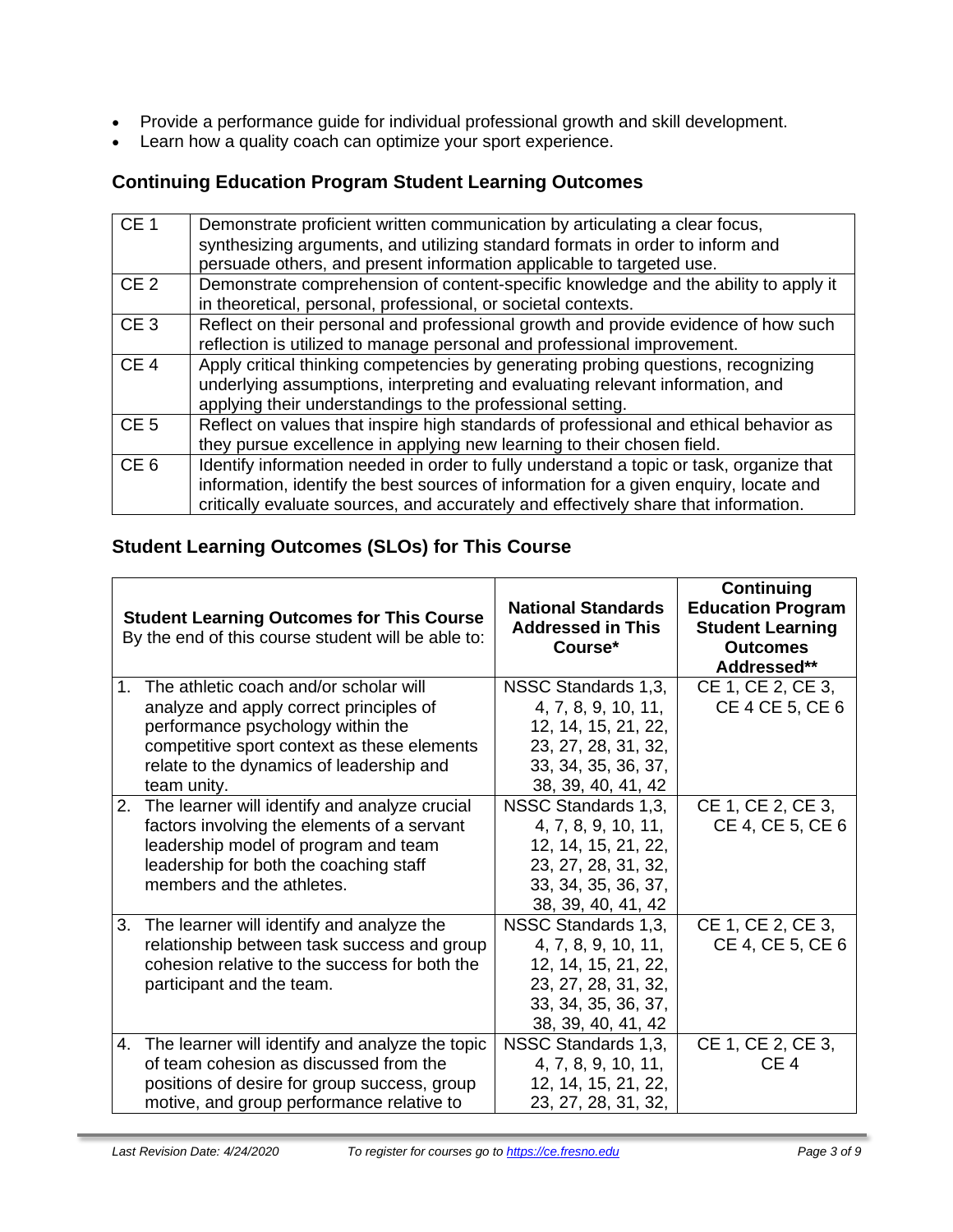| team cohesion. These will be investigated<br>both in theory and through practical<br>interaction and observations within a real<br>athletic context.                                                                                                       | 33, 34, 35, 36, 37,<br>38, 39, 40, 41, 42                                                                                             |                                      |
|------------------------------------------------------------------------------------------------------------------------------------------------------------------------------------------------------------------------------------------------------------|---------------------------------------------------------------------------------------------------------------------------------------|--------------------------------------|
| 5. The learner will develop an understanding<br>that utilizes sound psychologically-based<br>leadership principles as useful vehicles not<br>only for the purpose of improving athletic<br>performances but also general human<br>performance enhancement. | NSSC Standards 1,3,<br>4, 7, 8, 9, 10, 11,<br>12, 14, 15, 21, 22,<br>23, 27, 28, 31, 32,<br>33, 34, 35, 36, 37,<br>38, 39, 40, 41, 42 | CE 1, CE 2, CE 3,<br>CE <sub>4</sub> |

\* Please refer to the section on **National Standards Addressed in This Course**

\*\* Please refer to the section on **Continuing Education Program Student Learning Outcomes**

# **Topics, Assignments, and Activities**

| <b>Module</b><br><b>Module Title</b> | <b>Module Assignments and Activities</b>                                                                                  | <b>Points</b><br><b>Possible</b><br>for Each<br><b>Assignment</b> |
|--------------------------------------|---------------------------------------------------------------------------------------------------------------------------|-------------------------------------------------------------------|
| <b>Welcome Module</b>                | Introduction video<br>$\bullet$                                                                                           |                                                                   |
|                                      | <b>Course Syllabus</b><br>$\bullet$                                                                                       |                                                                   |
|                                      | Introduce Yourself Forum<br>$\bullet$                                                                                     |                                                                   |
| Module 1                             | Read: "Called to Coach & Inspire"<br>$\bullet$                                                                            |                                                                   |
| Intro to Great                       | 1.1 Assignment: Analysis-Reaction Paper<br>$\bullet$                                                                      | 20 pts                                                            |
| Team Leadership                      | 1.2 Applied Activity: Web Search - Great Team<br>$\bullet$                                                                | 100 pts                                                           |
| - The Coach as a                     | Leadership: The Coach as a Leader                                                                                         |                                                                   |
| Leader                               | 1.3 Reflective Forum: Servant Leadership - Coaching<br>$\bullet$                                                          | 15 pts                                                            |
| <b>Module 2</b><br>Introduction to   | Read: "Equipping and Empowering Team Leaders"<br>$\bullet$<br>Read: "Captains: Seven Ways to Lead Your Team"<br>$\bullet$ |                                                                   |
| <b>Great Team</b>                    | 2.1 Assignment: Enhanced Analysis-Reaction Paper<br>$\bullet$                                                             | 30 pts                                                            |
| Leadership - The                     | 2.2 Applied Activity: Web Search - Great Team<br>$\bullet$                                                                | $100$ pts                                                         |
| Athlete as a                         | Leadership: The Athlete as a Leader                                                                                       |                                                                   |
| Leader                               | 2.3 Reflective Forum: Great Team Leadership: The<br>$\bullet$                                                             | 15 pts                                                            |
|                                      | Athlete as a Leader                                                                                                       |                                                                   |
| Module 3                             | Read: "Life Lessons for Athletes: Ten Lessons Your<br>$\bullet$                                                           |                                                                   |
| <b>Building Great</b>                | Athletes Should Learn from Their Athletic Experience"                                                                     |                                                                   |
| <b>Team Leadership</b>               | Read: "Motivational Strategies for Coaches"<br>$\bullet$                                                                  |                                                                   |
|                                      | 3.1 Assignment: Enhanced Analysis-Reaction Paper<br>$\bullet$                                                             | 30 pts                                                            |
|                                      | 3.2 Applied Activity: Interview: Successful Coach and<br>$\bullet$                                                        | $100$ pts                                                         |
|                                      | Athlete                                                                                                                   |                                                                   |
|                                      | 3.3 Reflective Forum: Building Great Team leadership -<br>$\bullet$                                                       | 15 pts                                                            |
|                                      | Who is Responsible?                                                                                                       |                                                                   |
| Module 4                             | Read: "First Steps to Creating a Successful Team - Core<br>$\bullet$                                                      |                                                                   |
| Introduction to                      | Covenants" & "The 10 Disciplines"                                                                                         |                                                                   |
| <b>Great Team</b>                    | 4.1 Assignment: Enhanced Analysis-Reaction Paper<br>$\bullet$                                                             | 30 pts                                                            |
| Cohesion                             | 4.2 Applied Activity: James Kerr's "Legacy" - Team-<br>$\bullet$                                                          | $100$ pts                                                         |
|                                      | Building and Leadership Lessons from the "All-Blacks".                                                                    |                                                                   |
|                                      | 4.3 Reflective Forum: Building Great Team/Program<br>$\bullet$                                                            | 15 pts                                                            |
|                                      | Cohesion within the Athletes                                                                                              |                                                                   |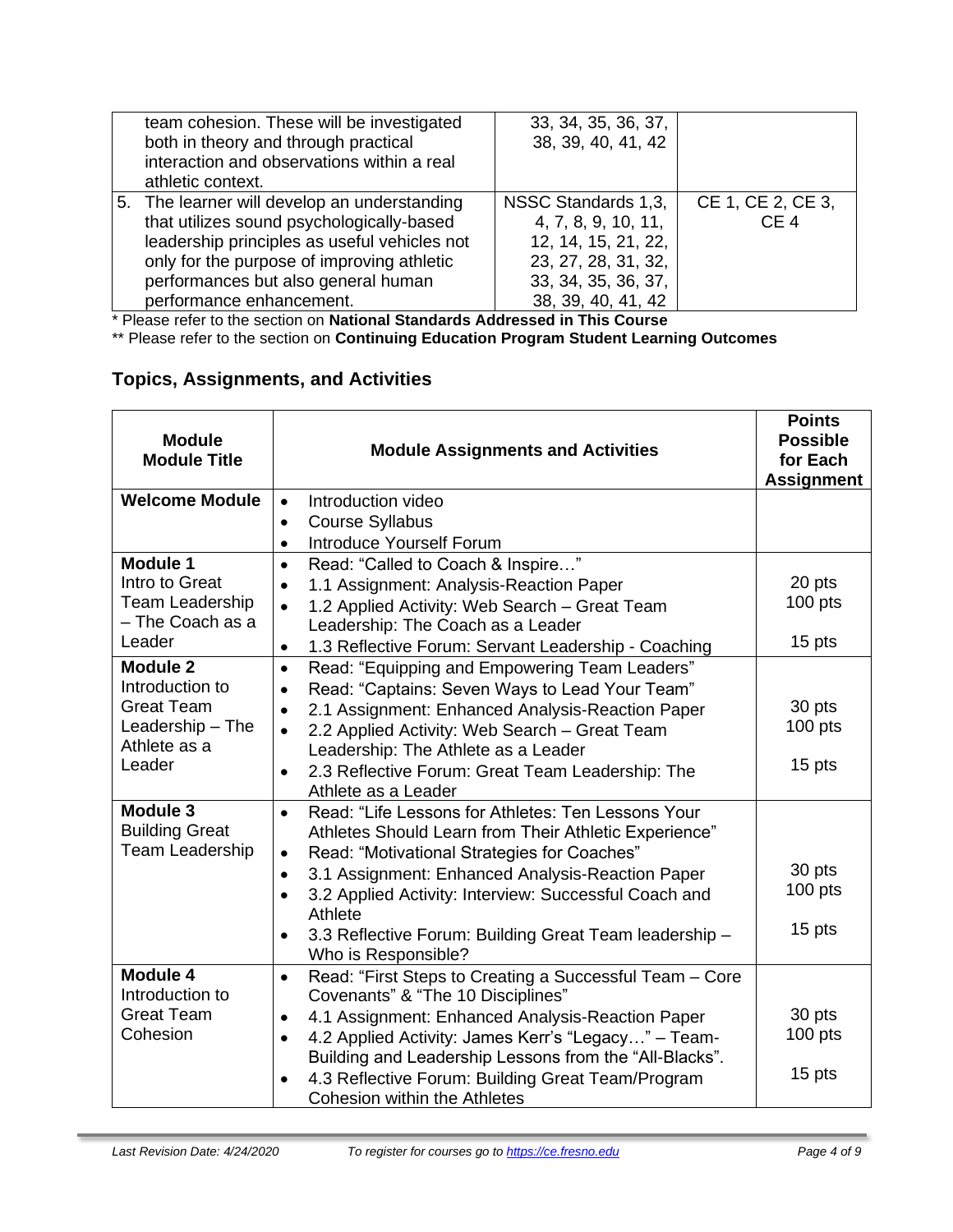| <b>Module</b><br><b>Module Title</b>                                                            | <b>Module Assignments and Activities</b>                                                                                                                                                                                                                                                                                                                                                                                                  | <b>Points</b><br><b>Possible</b><br>for Each<br><b>Assignment</b> |
|-------------------------------------------------------------------------------------------------|-------------------------------------------------------------------------------------------------------------------------------------------------------------------------------------------------------------------------------------------------------------------------------------------------------------------------------------------------------------------------------------------------------------------------------------------|-------------------------------------------------------------------|
| Module 5<br>Coaching Staff                                                                      | Read: "The Impact of Trust"<br>$\bullet$<br>Read: "Great Teams: The Seven Essentials"<br>$\bullet$                                                                                                                                                                                                                                                                                                                                        |                                                                   |
| Cohesion<br>Activities                                                                          | 5.1 Assignment: Enhanced Analysis-Reaction Paper<br>5.2 Applied Activity: Coaching Staff Cohesion Activities.<br>5.3 Reflective Forum: Ideas for Building Strong Coaching                                                                                                                                                                                                                                                                 | 30 pts<br>$100$ pts                                               |
|                                                                                                 | <b>Staff Cohesion</b>                                                                                                                                                                                                                                                                                                                                                                                                                     | 15 pts                                                            |
| Module 6<br><b>Team Cohesion</b><br>Activities<br>Module 7<br>Great Teams-<br>Great Leadership, | Read: "Team Building Through Positive Conditioning"<br>$\bullet$<br>6.1 Assignment: Analysis-Reaction Paper<br>٠<br>6.2 Applied Activity: Team Cohesion Activities.<br>$\bullet$<br>6.3 Reflective Forum: Building a Strong Cohesive Team<br>$\bullet$<br>7.1 Signature Activity - PowerPoint Presentation: "The<br>$\bullet$<br>Interactions and Impacts of great Leadership, Great<br>Cohesion, Mental Toughness, and Character on Team | 20 pts<br>$100$ pts<br>15 pts<br>$150$ pts                        |
| Great Cohesion,<br>Great<br>Performance                                                         | Performance<br>7.2 Signature Activity – Social Media Post<br>$\bullet$                                                                                                                                                                                                                                                                                                                                                                    | 20 pts                                                            |
| <b>Course Wrap-up</b><br>Grading and<br>Evaluation                                              | <b>Final Reflection Forum</b><br>$\bullet$<br><b>Course Evaluation</b><br>$\bullet$<br><b>Course Completion Checklist</b><br><b>Grade Request / Transcript Request</b>                                                                                                                                                                                                                                                                    |                                                                   |
|                                                                                                 | <b>TOTAL POINTS</b>                                                                                                                                                                                                                                                                                                                                                                                                                       | 1020 points                                                       |

# **Grading Policies, Rubrics, and Requirements for Assignments**

# **Grading Policies**

- Assignments will be graded per criteria presented in the course rubrics.
- $\bullet$  A = 90-100% and B = 80-89%, (anything below 80% will not receive credit.)
- The discernment between an A or a B letter grade is at the discretion of the instructor based on the quality of work submitted (see course rubrics).
- Coursework falling below a B grade will be returned with further instructions.
- All assignments must be completed to receive a grade and are expected to reflect the quality that teacher-training institutions require of professional educators. If completed assignments do not meet this standard, students will be notified with further instructions from the instructor.

#### **Grading Rubrics**

| Grade | <b>Percent</b> | <b>Description</b> | <b>Rubric</b>                                                                                                                                                                        |
|-------|----------------|--------------------|--------------------------------------------------------------------------------------------------------------------------------------------------------------------------------------|
| A     | 90-100%        | <b>Excellent</b>   | Meets all course / assignment requirements with<br>significant evidence of subject mastery and<br>demonstration of excellent graduate level<br>professional development scholarship. |
| B     | 80-89%         | Very Good          | Adequately meets criteria for all course/assignment<br>requirements - demonstrates subject competency<br>with very good graduate level professional<br>development scholarship.      |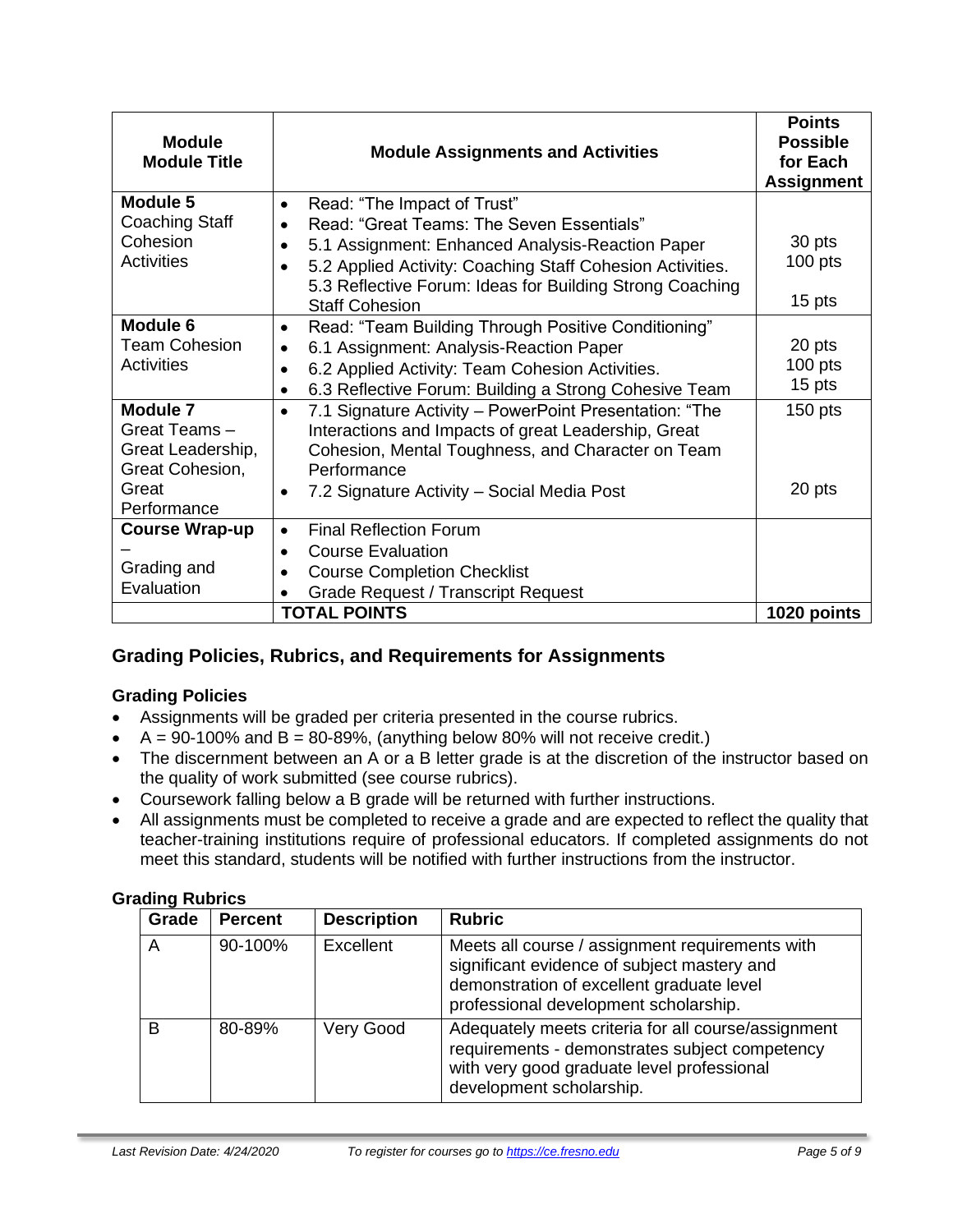| NC |  | Below 80%   Unacceptable   Does not meet the minimum criteria for all |
|----|--|-----------------------------------------------------------------------|
|    |  | course/assignment requirements and demonstrated                       |
|    |  | little, if any, evidence of acceptable graduate level                 |
|    |  | professional development scholarship.                                 |

#### **Writing Requirements**

- **Superior:** Writing is clear, succinct, and reflects graduate level expectations. Clearly addresses all parts of the writing task. Maintains a consistent point of view and organizational structure. Include relevant facts, details, and explanations.
- **Standard:** Writing is acceptable with very few mistakes in grammar and spelling. Addresses most parts of the writing task. Maintains a mostly consistent point of view and organizational structure. Include mostly relevant facts, details, and explanations.
- **Sub-standard:** Writing contains noticeable mistakes in grammar and spelling. Does not address all parts of the writing task. Lacks a consistent point of view and organization structure. May include marginally relevant facts, details, and explanations.

#### **Lesson Plan Requirements**

- **Superior:** Instructional goals and objectives clearly stated. Instructional strategies appropriate for learning outcome(s). Method for assessing student learning and evaluating instruction is clearly delineated and authentic. All materials necessary for student and teacher to complete lesson clearly listed.
- **Standard:** Instructional goals and objectives are stated but are not easy to understand. Some instructional strategies are appropriate for learning outcome(s). Method for assessing student learning and evaluating instruction is present. Most materials necessary for student and teacher to complete lesson are listed.
- **Sub-standard:** Instructional goals and objectives are not stated. Learners cannot tell what is expected of them. Instructional strategies are missing or strategies used are inappropriate. Method for assessing student learning and evaluating instruction is missing. Materials necessary for student and teacher to complete lesson are missing.

#### **Forum Requirements**

- **Superior:** Response was at least 1 page (3 fully developed paragraphs) in length. Thoroughly answered all the posed questions, followed all the assignment directions, proper grammar and no spelling errors. Language is clear, concise, and easy to understand. Uses terminology appropriately and is logically organized.
- **Standard:** Response was ½ to 1 page in length (2-3 fully developed paragraphs). Answered all the questions but did not provide an in-depth analysis, followed most of the assignment directions, proper grammar and no spelling errors. Language is comprehensible, but there a few passages that are difficult to understand. The organization is generally good.
- **Sub-standard:** Response was less than ½ page in length (1 paragraph). Did not answer all the required questions and/or statements or responses were superficial, vague, or unclear, did not follow the assignment directions, many grammar and spelling errors. Is adequately written, but may use some terms incorrectly; may need to be read two or more times to be understood.

#### **Instructor/Student Contact Information**

Throughout the course participants will be communicating with the instructor and their classmates on a regular basis using asynchronous discussion forums. A virtual office is utilized for class questions and students are provided with instructor contact information in the event they want to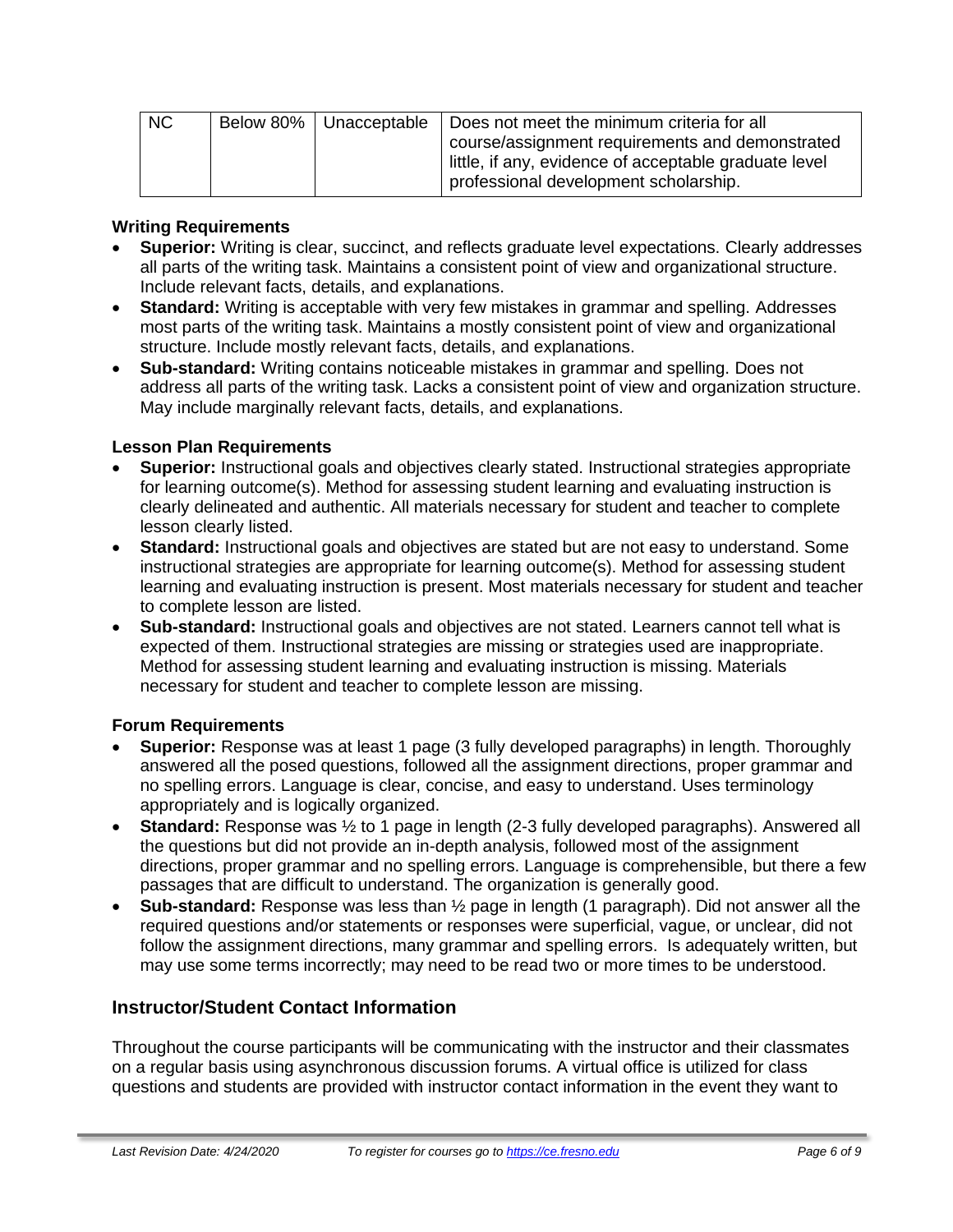make email or phone contact. In addition, students are encouraged to email or phone the instructor at any time. Students will also receive feedback on the required assignments as they are submitted.

# **Forums**

Participation is an important expectation of this course and all online courses. Online discussions promote reflection and analysis while allowing students to appreciate and evaluate positions that others express. While students may not be engaging with the same students throughout this course they will be expected to offer comments, questions, and replies to the discussion question whenever possible. The faculty role in the discussion forum is that of an observer and facilitator.

# **Coursework Hours**

Based on the Carnegie Unit standard, a unit of graduate credit measures academic credit based on the number of hours the student is engaged in learning. This includes all time spent on the course: reading the textbook, watching videos, listening to audio lessons, researching topics, writing papers, creating projects, developing lesson plans, posting to discussion boards, etc. Coursework offered for FPU Continuing Education graduate credit adheres to 45 hours per semester unit for the 900-level courses. Therefore, a student will spend approximately 90 hours on a typical 2-unit course or 135 hours on a typical 3-unit course.

# **Services for Students with Disabilities**

Students with disabilities are eligible for reasonable accommodations in their academic work in all classes. In order to receive assistance, the student with a disability must provide the Academic Support Center with documentation, which describes the specific disability. The documentation must be from a qualified professional in the area of the disability (i.e. psychologist, physician or educational diagnostician). Students with disabilities should contact the Academic Support Center to discuss academic and other needs as soon as they are diagnosed with a disability. Once documentation is on file, arrangements for reasonable accommodations can be made. For more information and for downloadable forms, please go to [https://www.fresno.edu/students/academic](https://www.fresno.edu/students/academic-support/services-students-disabilities)[support/services-students-disabilities.](https://www.fresno.edu/students/academic-support/services-students-disabilities)

# **Plagiarism and Academic Honesty**

All people participating in the educational process at Fresno Pacific University are expected to pursue honesty and integrity in all aspects of their academic work. Academic dishonesty, including plagiarism, will be handled per the procedures set forth in the Fresno Pacific University Catalogue <https://www.fresno.edu/students/registrars-office/academic-catalogs>

# **Technology Requirements**

To successfully complete the course requirements, course participants will need Internet access, can send and receive email, know how to manage simple files in a word processing program, and have a basic understanding of the Internet. Please remember that the instructor is not able to offer technical support. If you need technical support, please contact your Internet Service Provider.

**Moodle:** This course will be delivered totally online. Moodle is a learning management system that provides students access to online resources, documents, graded assignments, quizzes, discussion forums, etc. Moodle is easy to learn and has a friendly user interface. To learn more about Moodle,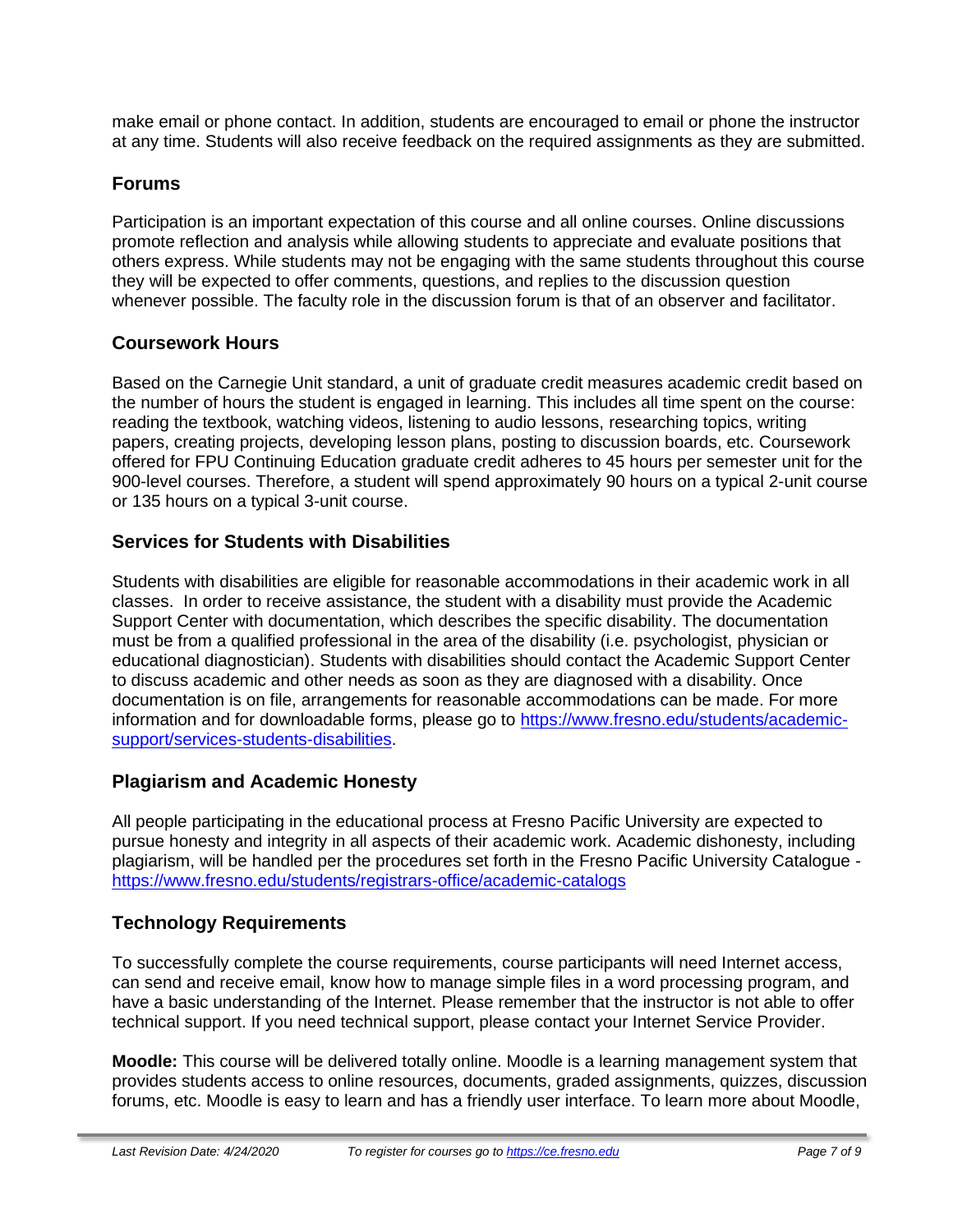go to [https://docs.moodle.org/33/en/Student\\_FAQ.](https://docs.moodle.org/33/en/Student_FAQ) There are also some student tutorials on the Center for Online Learning website at Fresno Pacific University - [https://col.fresno.edu/student.](https://col.fresno.edu/student)

**Moodle Site Login and Passwords:** Students will need to have internet access to log onto [https://ce-connect.fresno.edu.](https://ce-connect.fresno.edu/) The username and password numbers for Moodle access will be sent to you by the university using the email address you submitted at the time of registration. The instructor will then contact you with a welcome communication. If you need help with your username and password recovery, please contact the Continuing Education office at (800) 372- 5505 or (559) 453-2000 during regular office hours - Mon-Fri 8:00 am to 5:00 pm. or email them at [prof.dev@fresno.edu.](mailto:prof.dev@fresno.edu)

**Getting Help with Moodle:** If you need help with Moodle, please contact the Center for Online Learning (COL), by telephone or the website. Help by phone (559) 453-3460 is available Mon-Thurs 8:00 am to 8:00 pm and on Fridays from 8:00 am to 5:00 pm, or by filling out a "Request Services" form at [https://col.fresno.edu/contact/request-services.](https://col.fresno.edu/contact/request-services) Please identify that you are with the "School = Continuing Education".

# **Final Course Grade and Transcripts**

When all work for the course has been completed, students will need to logon to the Continuing Education website [\(https://ce.fresno.edu/my-account\)](https://ce.fresno.edu/my-account) and "Request Final Grade". Once the instructor receives the requests and submits the grade online, students may log back in to view their Final Grade Report or order transcripts online. Please allow at least two weeks for the final grade to be posted. For more information, see the Continuing Education Policies and Procedures at [https://ce.fresno.edu/ce-policies-and-procedures.](https://ce.fresno.edu/ce-policies-and-procedures)

# **University Policies and Procedures**

Students are responsible for becoming familiar with the information presented in the Academic Catalog and for knowing and observing all policies and procedures related to their participation in the university community. A summary of university policies may be found on the university website at [https://www.fresno.edu/students/registrars-office/academic-catalogs.](https://www.fresno.edu/students/registrars-office/academic-catalogs)

# **Fresno Pacific University Student Learning Outcomes**

**Student Learning Outcomes Oral Communication:** Students will *exhibit* clear, engaging, and confident oral communication – in both individual and group settings – and will critically *evaluate*  content and delivery components.

**Written Communication:** Students will *demonstrate* proficient written communication by *articulating* a clear focus, *synthesizing* arguments, and utilizing standard formats in order to *inform* and *persuade* others.

**Content Knowledge:** Students will *demonstrate* comprehension of content-specific knowledge and the ability to apply it in theoretical, personal, professional, or societal contexts.

**Reflection**: Students will *reflect* on their personal and professional growth and *provide evidence*  of how such reflection is utilized to manage personal and vocational improvement.

**Critical Thinking:** Students will *apply* critical thinking competencies by *generating* probing questions, *recognizing* underlying assumptions, *interpreting* and *evaluating* relevant information, and *applying* their understandings to new situations.

**Moral Reasoning:** Students will *identify* and *apply* moral reasoning and ethical decision-making skills, and *articulate* the norms and principles underlying a Christian world-view.